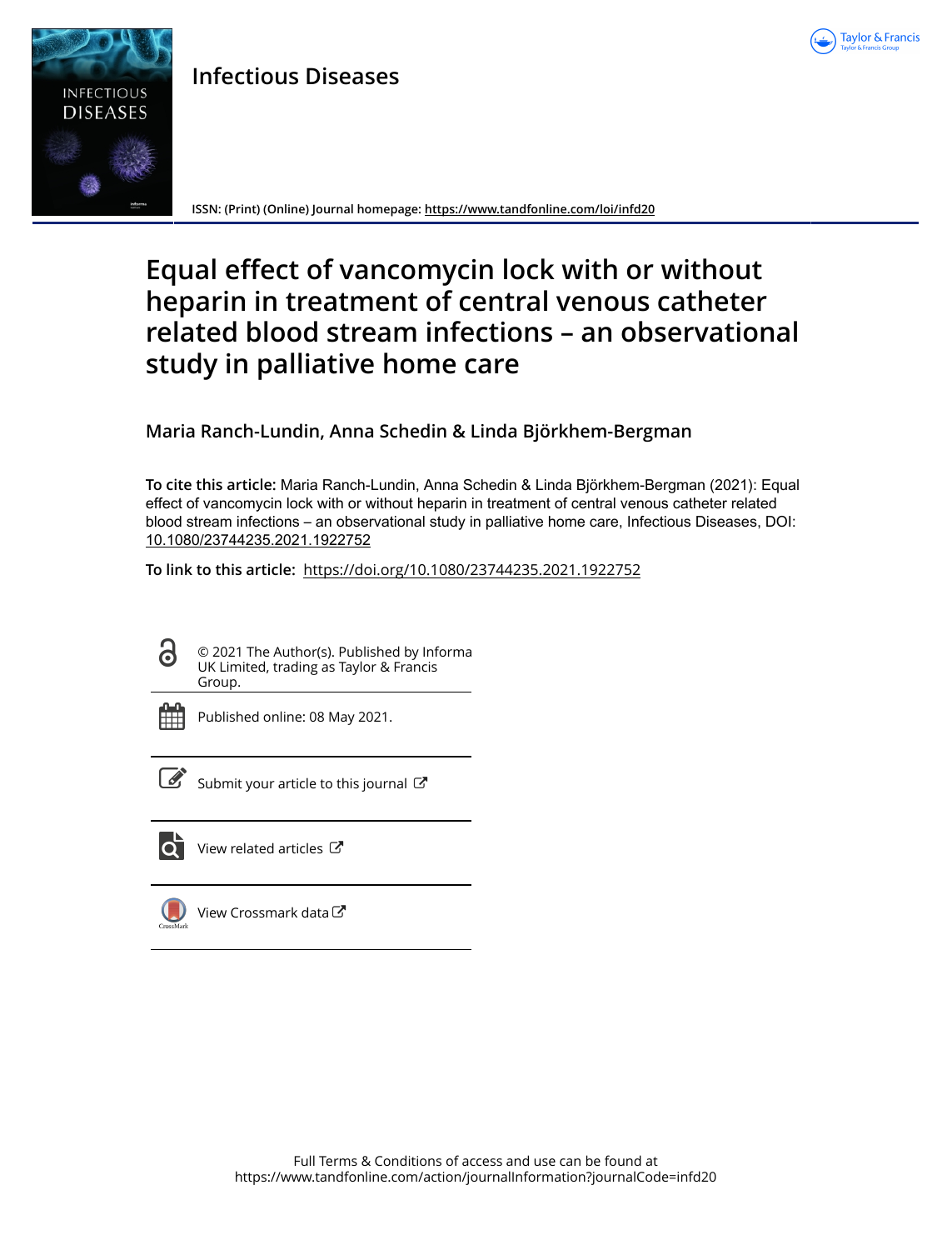

INFECTIOUS DISEASES, 2021; VOL. 0, NO. 0, 1–5

BRIEF REPORT

https://doi.org/10.1080/23744235.2021.1922752

**a** OPEN ACCESS **D** Check for updates

## Equal effect of vancomycin lock with or without heparin in treatment of central venous catheter related blood stream infections – an observational study in palliative home care

Maria Ranch-Lundin<sup>a</sup>, Anna Schedin<sup>a,b</sup> and Linda Björkhem-Bergman<sup>c,d</sup>

<sup>a</sup>Palliative Home Care and Hospice Ward, ASIH Stockholm Södra, Älvsjö, Sweden; <sup>b</sup>Department of Oncology, Södersjukhuset, Stockholm, Sweden; <sup>c</sup>Department of Neurobiology, Care Sciences and Society (NVS), Division of Clinical Geriatrics, Karolinska Institutet, Huddinge, Sweden; <sup>d</sup>Palliative Medicine, Stockholms Sjukhem, Stockholm, Sweden

#### ABSTRACT

Background: Catheter related blood stream infections is a complication in patients with central venous catheter. The aim of this study was to compare vancomycin-heparin-lock and non-heparin, high-dose vancomycin-lock as treatment in patients admitted to palliative home care. With non-heparin, high-dose vancomycin-lock a high concentration of 5 mg/mL vancomycin is attained instead of only 500 ug/mL when dissolved in heparin. The non-heparin method also has the advantage of being easier and cheaper but might entail an increased risk of clotting.

Methods: Medical records from patients enrolled at a palliative home care unit in Stockholm between 2016 and 2018 were reviewed retrospectively. Three divisions used vancomycin-heparin-lock and the other 3 divisions used non-heparin, high-dose vancomycin-lock. Inclusion criteria were a central venous catheter related blood stream infection treated with one of the two methods for  $>7$  days and a follow-up blood culture at the end of treatment.

Results: Twenty-five patients fulfilled the inclusion criteria, 12 treated with vancomycin-heparin-lock and 13 with non-heparin, high-dose vancomycin-lock. There was no significant difference in resolved infections between the two treatments, 6 of 12 for vancomycin-heparin-lock and 10 of 13 for non-heparin, high-dose vancomycin-lock ( $p = .23$ ). In the non-heparin group one central venous catheter was removed due to clotting although the infection had resolved. Overall, removal of central venous catheter was similar in the two groups (6 of 12 and 4 of 13,  $p = .43$ ).

Conclusion: The current study does not support superiority of one treatment over the other. However, larger, randomized studies are needed, before firm conclusions can be drawn.

Abbreviations: CRBSI: Catheter related blood stream infections; CVC: Central venous catheter; PICC: Peripherally inserted central catheter; VAP: Subcutaneous venous access port

#### **KEYWORDS**

Vancomycin blood stream infection central venous catheter palliative care home care coagulase-negative staphylococcus

#### ARTICLE HISTORY

Received 2 February 2021 Revised 14 April 2021 Accepted 22 April 2021

#### **CONTACT**

Linda Björkhem-Bergman linda.bjorkhem-bergman@ki.se Department of Neurobiology, Care Sciences and Society (NVS), Division of Clinical Geriatrics, Karolinska Institutet, Blickagången 16, Huddinge, SE 141 83, Sweden

2021 The Author(s). Published by Informa UK Limited, trading as Taylor & Francis Group.

This is an Open Access article distributed under the terms of the Creative Commons Attribution-NonCommercial-NoDerivatives License (<http://creativecommons.org/licenses/by-nc-nd/4.0/>), which permits non-commercial re-use, distribution, and reproduction in any medium, provided the original work is properly cited, and is not altered, transformed, or built upon in any way.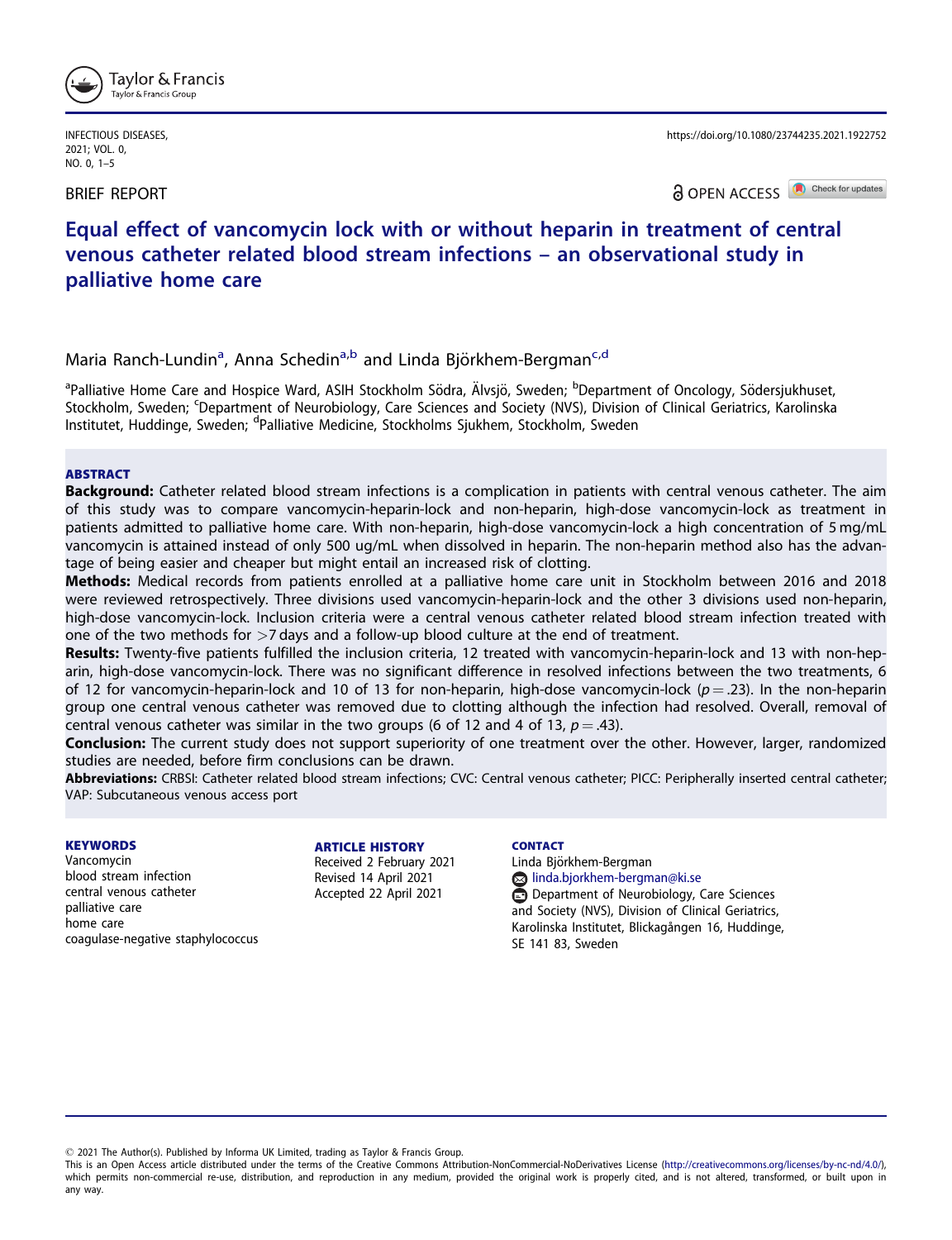#### <span id="page-2-0"></span>Introduction

Infections with coagulase-negative staphylococci (CoNS) is a complication in patients with central venous catheter (CVC) leading to Catheter related blood stream infections (CRBSI) [[1,2\]](#page-5-0).

CRBSI with CoNS is usually treated with vancomycin infusions 1–2 times/day. A vancomycin-heparin-lock can be injected in the CVC between infusions. There are only a few clinical studies evaluating vancomycin-heparin-lock for treatment of CRBSI [3[–](#page-5-0)6]. Although the evidence for using vancomycin-heparin-lock is sparse it is still a routine method in most units treating cancer-patients.

An alternative to vancomycin-heparin lock is not to flush the CVC after vancomycin infusion and leave the last millilitre of the infusion solution in the CVC. This gives a high concentration of vancomycin (5 mg/mL) but without heparin. This method is referred to as non-heparin, high-dose vancomycin-lock from here on. A possible risk with this method is clotting of the catheter, making it unusable.

In vitro studies show that higher concentrations of vancomycin, up to 5 mg/mL, give better bactericidal effect against bacteria in biofilms present in the catheter [[7,8\]](#page-5-0). Such high concentrations of vancomycin cannot be dissolved in heparin due to low pH, which causes precipitation of vancomycin. The highest concentration of vancomycin to be solved safely in heparin is 0.5 mg/mL [[9](#page-5-0)].

According to the current Swedish recommendations on CVC infections both methods (with and without heparin), are recommended, although there are no published studies comparing the two methods in a clinical setting.

In the Stockholm region, advanced medical home care teams (ASIH) offer hospital-like palliative and supportive care at home to oncological and non-oncological patients. Many patients enrolled in the home care teams are encouraged to have a CVC to gain a safe, accessible route for treatments, parenteral nutrition, and fluid and blood-transfusions when needed. A previous study at our medical home care unit in Stockholm showed a high prevalence of CRBSI in patients receiving parenteral nutrition at home [[2](#page-5-0)].

To our knowledge no previous studies comparing the two vancomycin-lock methods have been carried out in late-stage palliative care patients.

The aim of this study was to compare the efficacy and safety of treatment CVC-infections with vancomycinheparin-lock and non-heparin, high-dose vancomycinlock, in palliative care patients. We performed a retrospective study at our medical home care unit in Stockholm, Sweden, where half of the unit used one method and the other half the other method.

#### Method

#### Study population

An observational, retrospective study was performed to compare two vancomycin treatments, with or without heparin lock, when treating CRBSI. Medical records of all 2364 patients enrolled at an Advanced Medical Home Care Unit in Stockholm, at any time during 2016–2018 were reviewed and we found 1158 patients with a CVC. This cohort was used for the present study.

The Unit comprises 6 medical home care divisions covering different geographical areas in the southern part of Stockholm. The unit is described in detail previously [\[10\]](#page-5-0). Each division has 60–65 patients enrolled on a given day and has a median admission time of 4 months, ranging between days to years. In 2016 three divisions were assigned to use the vancomycin-heparinlock and the other three divisions to the use the nonheparin, high-dose vancomycin-lock.

All patients at the unit were treated with the same CVC line care protocol, in accordance with the Swedish national guidelines on CVC care. This includes flushing the line with at least 20 mL NaCl solution before and after all drug administrations and flushing the line with 40–60 mL NaCl solution after administration of parenteral nutrition. However, after administration of vancomycin no flushing was done in non-heparin, high-dose vancomycin-lock method. Instead, the last mL of the infusion (vancomycin 5 mg/mL in saline) was left in the CVC.

For the systemic administration of vancomycin, plasma concentration measurements were performed in all patients regularly and doses adjusted accordingly. Thus, all patients had an individualized daily dose of the systemic vancomycin.

#### Inclusion criteria

The inclusion criteria were: a CRBSI as defined below which was treated with either vancomycin-heparin-lock or non-heparin, high-dose vancomycin-lock for at least 7 days and a follow-up blood culture was collected after treatment.

If the lock method was changed during the treatment period the patient was excluded.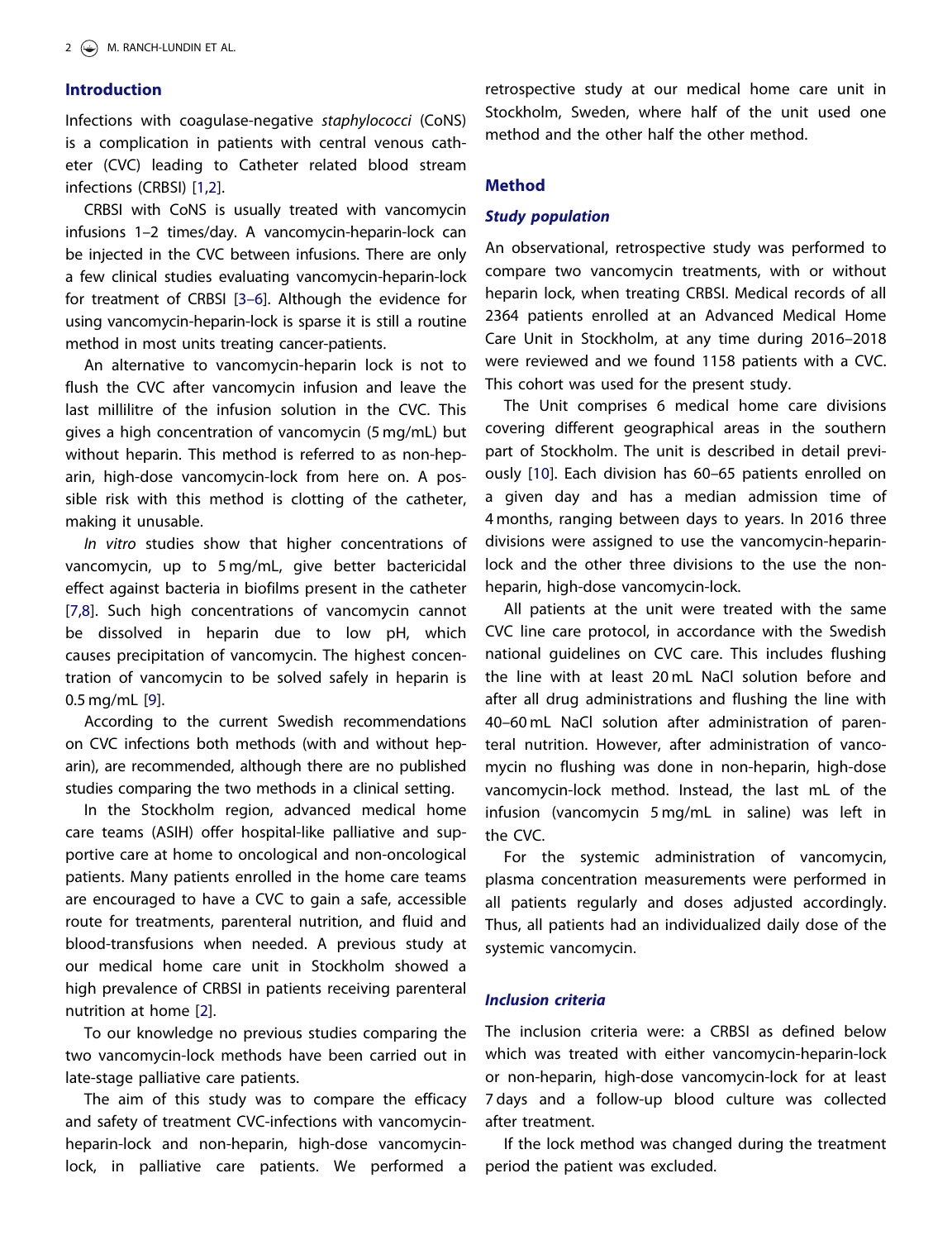<span id="page-3-0"></span>Data on resolved CVC infections (as defined below), treatment time, result of the follow-up blood culture, possible adverse events due to treatment and removal of CVC was collected.

A patient could only be included once in the analysis and only the first CVC infection full-filling the inclusion criteria was included.

#### Definition of CRBSI

In order to identify patients with CRBSI, all blood cultures in the study population were screened. CRBSI was diagnosed according to previous guidelines [\[11,12](#page-5-0)]: (1) Fever or clinical signs of infection; (2) Detection of significant counts of the same microorganism in a peripheral blood culture as in a culture from the central venous access insertion site or from the tip of the CVC; (3) Detection of significant amount of the same microorganism in a blood culture from the central venous access as in a peripheral culture, where the central culture should be positive at least two hours ahead of the peripheral culture; (4) No other obvious source of infection should be present.

#### Outcome: resolved infection or removal of CVC

The CVC infection was defined as being resolved if the follow-up blood culture was without bacterial growth and the CVC could be used again. The follow-up time for removal of CVC was 3 months or until death if earlier than 3 months after the CVC-infection.

#### Ethical considerations

The study protocol was approved by the Central Ethical Committee in Sweden, Dnr 2019/01110. This was a retrospective review of medical records in patients admitted to palliative care and all included patients are now deceased. No written informed consent was needed from next-of-kin according to the Ethical Committee.

#### Statistical analysis

Statistical analysis was performed using Graph-Pad Prism version 8.0. Un-paired, two-sided t-test was used to analyse continuous variables and Fisher's exact test for categorical variables. A  $p$ -value  $\lt$ .05 was considered statistically significant.

#### **Results**

Of the 1158 patients with a CVC, 63 had CRBSI treated with vancomycin during the study period. Twenty patients were excluded due to treatment with vancomycin  $<$  7 days, 10 had lack of follow-up data, and in 8 the vancomycin-lock method was changed during the treatment period. Finally, 25 patients full-filled the inclusion criteria for this study. Twelve were treated with vancomycin-heparin-lock and 13 with non-heparin, highdose vancomycin-lock. A flow-chart of included patients is presented in [Figure 1](#page-4-0).

Of 25 included patients, 22 were admitted to medical home care due to advanced cancer disease in need of palliative care. Three patients had non-oncological conditions in need of supportive care (ALS, respiratory insufficiency and severe cerebral palsy).

The mean treatment time in the two groups were 12 and 13 days [\(Table 1](#page-4-0)). The CVC infections resolved in 6 of 12 patients (50%) in the vancomycin-heparin-lock group. Time to control culture was performed at least 2 days after end-of-treatment. No adverse effects of treatment were reported in this group, but the CVC was removed due to unresolved infection in 6 of 12 patients ([Table 1\)](#page-4-0).

Ten of 13 CVC infections resolved in the non-heparin, high-dose vancomycin-lock group ([Table 1](#page-4-0)). In one case the CVC clotted at the end of treatment and had to be removed. One patient experienced acute renal insufficiency (estimated GRF 22 mL/min) probably due to high serum concentrations of vancomycin. Renal function returned to normal after vancomycin treatment was terminated. The CVC was removed and considered as still infected at the time of removal.

#### **Discussion**

In this study we show that leaving high-vancomycin (5 mg/mL) solution without heparin in the CVC is as effective and safe as the common vancomycin-heparinlock in palliative care patients. There were no significant differences between the groups in resolved CVC infections and in adverse events. Both treatments had a high rate of removal of the CVC (30–50%), due to unresolved infections and to adverse effects of vancomycin treatment.

A recent study on vancomycin-lock for CVC-infections showed similar results with a success rate of 40–70% when treating CVC infections [\[13](#page-5-0)]. In a systematic review on studies on prevention of CRBSI using different antibiotic locks in cancer patients, the authors concluded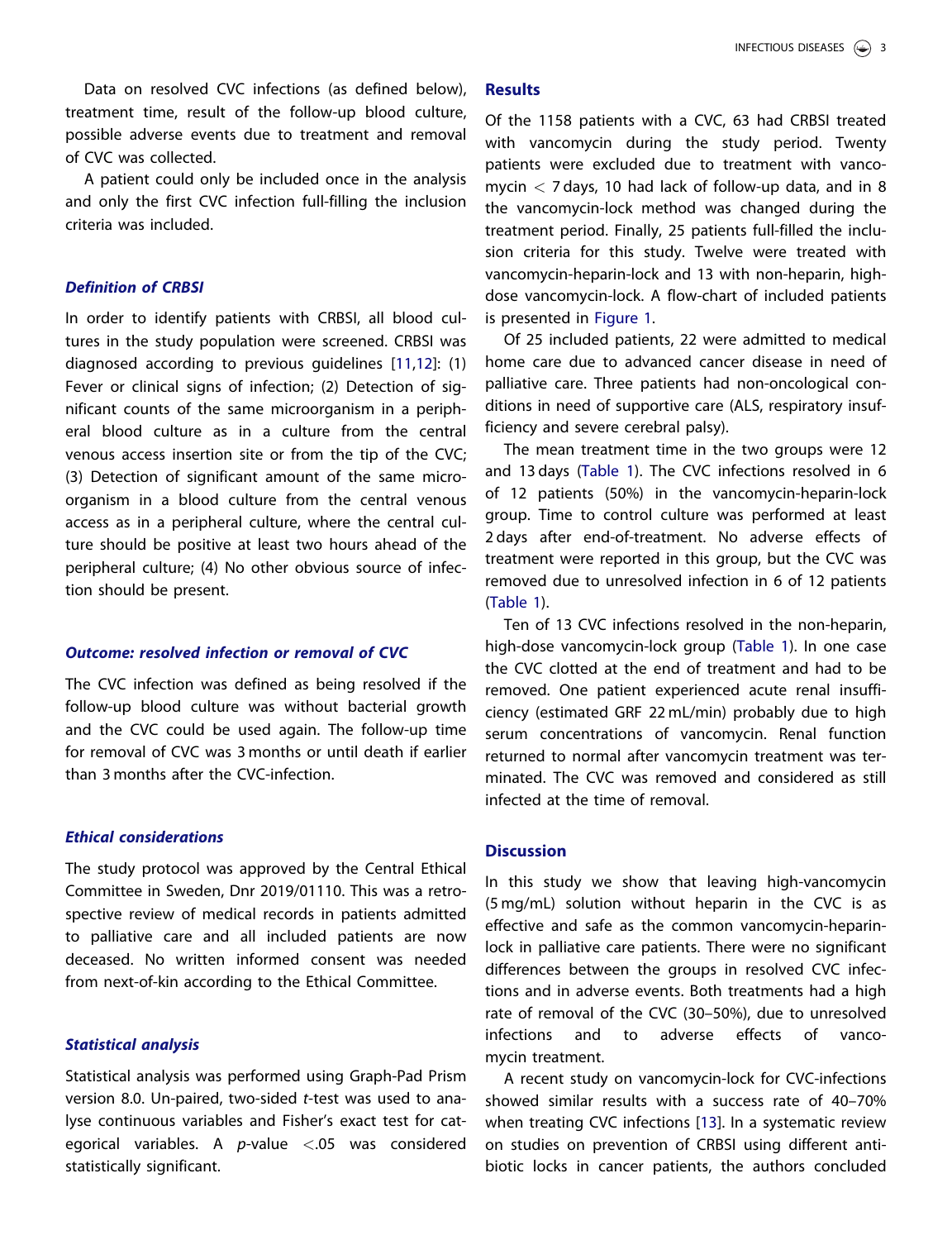<span id="page-4-0"></span>

Figure 1. Flow-chart of included and excluded patients in the study cohort. CVC: central venous catheter; CRBSI: Catheter related blood stream infections.

Table 1. Comparison of two treatments of infections in central venous catheter (CVC) in patients admitted to palliative home care: (1) the heparin-lock method with vancomycin 0.5 mg/mL or (2) non-heparin, high-dose vancomycin-lock (5 mg/mL).

|                                                     |                                                | Non-heparin, high-dose vancomycin-lock, |         |
|-----------------------------------------------------|------------------------------------------------|-----------------------------------------|---------|
|                                                     | Vancomycin-heparin-lock, 0.5 mg/mL<br>$(n=12)$ | $5$ mg/mL,<br>$(n=13)$                  | p-value |
|                                                     |                                                |                                         |         |
| Male (n)                                            | 4                                              | 6                                       | .69     |
| %                                                   | (33%)                                          | (46%)                                   |         |
| Age, mean                                           | 69 years                                       | 63 years                                | .23     |
| (min-max)                                           | $(62 - 82)$                                    | $(21 - 78)$                             |         |
| Cancer diagnosis                                    | 11                                             | 11                                      | 1.00    |
|                                                     | (92%)                                          | (85%)                                   |         |
| Treatment time, mean                                | 13 days                                        | 12 days                                 | .31     |
| (min-max)                                           | $(7-17)$                                       | $(7-16)$                                |         |
| Time to blood culture after treatment, mean (range) | 7 days                                         | 7 days                                  | 1.00    |
|                                                     | $(2 - 16)$                                     | $(2 - 15)$                              |         |
| Resolved Infections after treatment, n (%)          | 6                                              | 10                                      | .23     |
|                                                     | (50%)                                          | (77%)                                   |         |
| CVC had to be removed                               | 6                                              | 4                                       | .43     |
| n(%)                                                | (50%)                                          | (31%)                                   |         |
| Adverse effects possibly associated with treatment  | $\mathbf{0}$                                   | $2*$                                    | .48     |
|                                                     | $(0\%)$                                        | (15%)                                   |         |

 $^*$ One patient experienced reversible renal failure probably due to high serum concentrations of vanocymycin. One patient had occlusion in the CVC which had to be removed. Statistical analysis was performed with Fishers exact text or un-paired t-test when applicable.

that lock therapy may prevent CVC infections but there was not sufficient evidence to recommend a specific method [\[5\]](#page-5-0).

Since three divisions were assigned to use one method and three the other method the study design can be described as 'pseudo-randomized'. However, it cannot be excluded that different routines at the six division could have affected the results. Moreover, the retrospective design does not rule out that the populations differed with regard to other and unknown factors, that could have influenced the results.

The major limitation of this study is the small samplesize, which increases the risk for both type 1 and type 2 errors. Still, this is the first study comparing vancomycinheparin-lock with non-heparin, high-dose vancomycinlock to treat CVC infections. It is also the first study evaluating vancomycin-lock treatment in palliative care patients. The results showed, surprisingly, that the nonheparin, high-dose vancomycin-lock was at least as effective and safe as the vancomycin-heparin-lock. The expected clotting of the CVC was only observed in 1 of 13 patients and the overall removal of CVC was similar